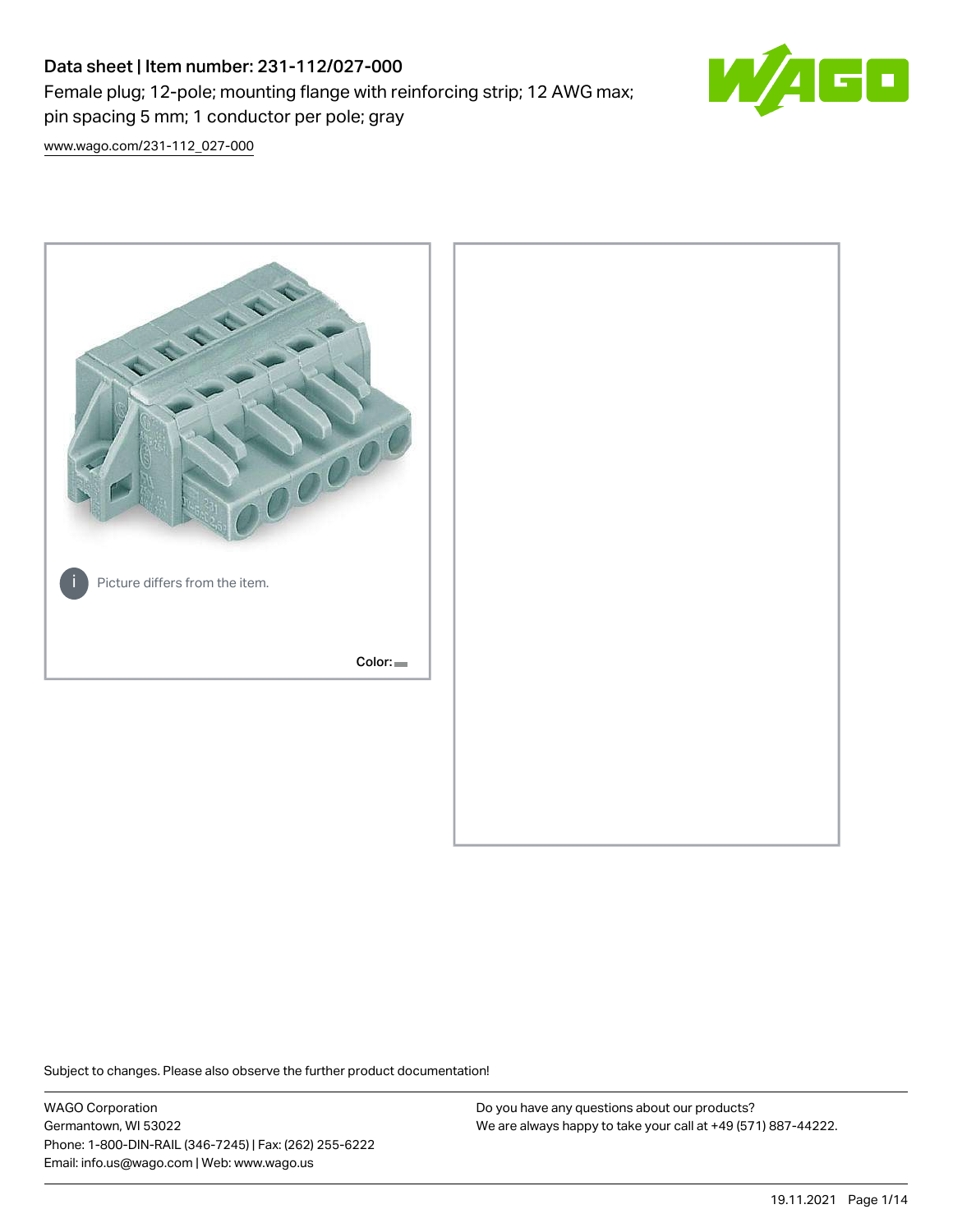

## Dimensions in mm

 $L_1$  = (pole no. x pin spacing) + 3 mm

 $L_2$  = (pole no. x pin spacing) + 8.8 mm

 $L_3$  = (pole no. x pin spacing) + 14.8 mm

2- to 3-pole female connectors – one latch only

### Item description

- $\blacksquare$ Universal connection for all conductor types
- Easy cable pre-assembly and on-unit wiring via vertical and horizontal CAGE CLAMP<sup>®</sup> actuation П

.<br>Subject to changes. Please also observe the further product documentation!

WAGO Corporation Germantown, WI 53022 Phone: 1-800-DIN-RAIL (346-7245) | Fax: (262) 255-6222 Email: info.us@wago.com | Web: www.wago.us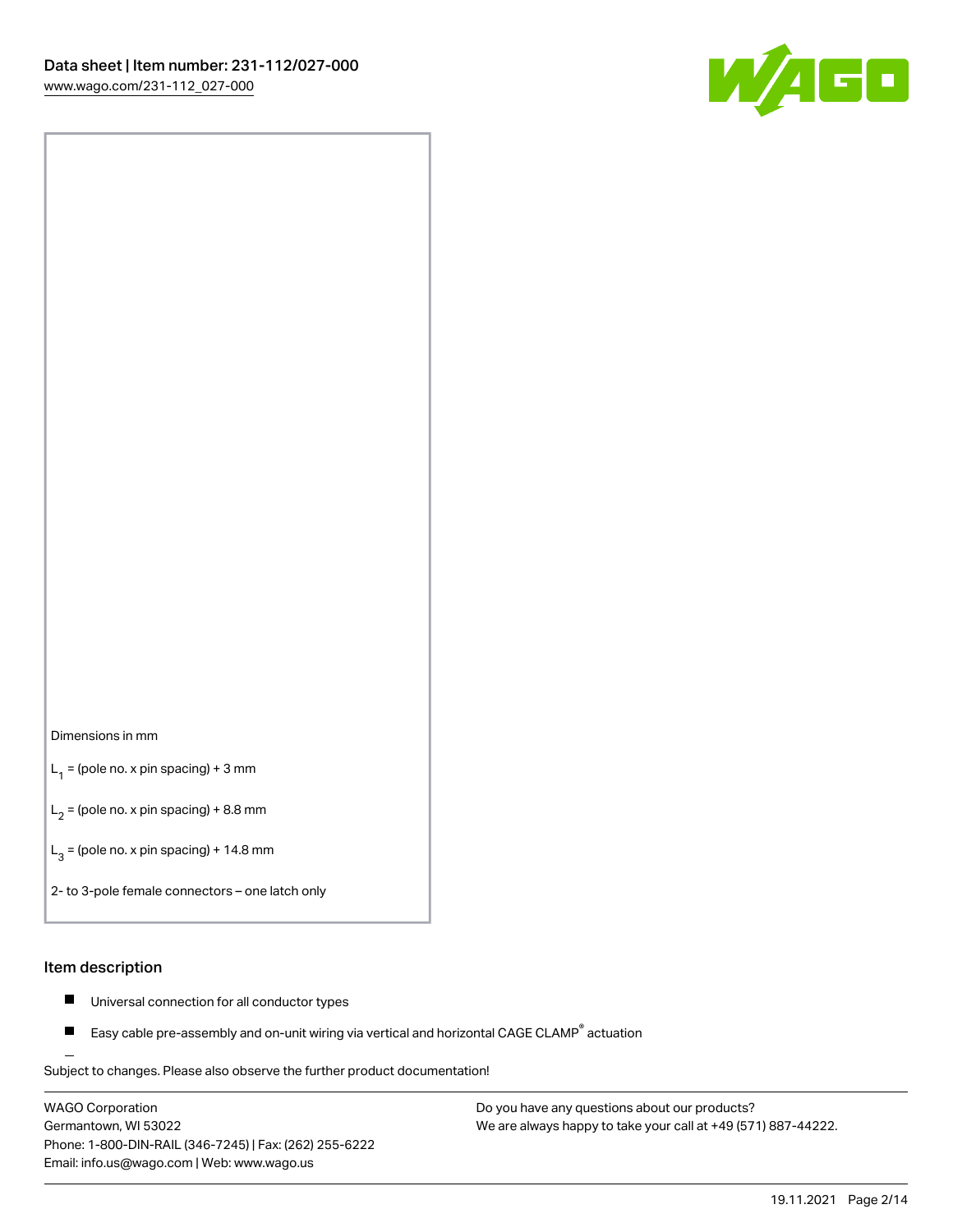W/AGO

- Integrated test ports
- $\blacksquare$ With coding fingers

# Data

# Notes

| Safety information 1 | The MCS-MULTI CONNECTION SYSTEM includes connectors<br>without breaking capacity in accordance with DIN EN 61984. When<br>used as intended, these connectors must not be connected<br>/disconnected when live or under load. The circuit design should<br>ensure header pins, which can be touched, are not live when<br>unmated. |
|----------------------|-----------------------------------------------------------------------------------------------------------------------------------------------------------------------------------------------------------------------------------------------------------------------------------------------------------------------------------|
| Variants:            | Gold-plated or partially gold-plated contact surfaces<br>Other versions (or variants) can be requested from WAGO Sales or<br>configured at https://configurator.wago.com/                                                                                                                                                         |

# Electrical data

## IEC Approvals

| Ratings per                 | IEC/EN 60664-1                                                        |
|-----------------------------|-----------------------------------------------------------------------|
| Rated voltage (III / 3)     | 320 V                                                                 |
| Rated surge voltage (III/3) | 4 <sub>kV</sub>                                                       |
| Rated voltage (III/2)       | 320 V                                                                 |
| Rated surge voltage (III/2) | 4 <sub>k</sub> V                                                      |
| Nominal voltage (II/2)      | 630 V                                                                 |
| Rated surge voltage (II/2)  | 4 <sub>k</sub> V                                                      |
| Rated current               | 16 A                                                                  |
| Legend (ratings)            | $(III / 2)$ $\triangle$ Overvoltage category III / Pollution degree 2 |

## UL Approvals

| Approvals per                  | <b>UL 1059</b> |
|--------------------------------|----------------|
| Rated voltage UL (Use Group B) | 300 V          |
| Rated current UL (Use Group B) | 15 A           |
| Rated voltage UL (Use Group D) | 300 V          |
| Rated current UL (Use Group D) | 10 A           |

## Ratings per UL

| Rated voltage UL 1977 | 600 V  |
|-----------------------|--------|
| Rated current UL 1977 | $\sim$ |

| WAGO Corporation                                       | Do you have any questions about our products?                 |
|--------------------------------------------------------|---------------------------------------------------------------|
| Germantown. WI 53022                                   | We are always happy to take your call at +49 (571) 887-44222. |
| Phone: 1-800-DIN-RAIL (346-7245)   Fax: (262) 255-6222 |                                                               |
| Email: info.us@wago.com   Web: www.wago.us             |                                                               |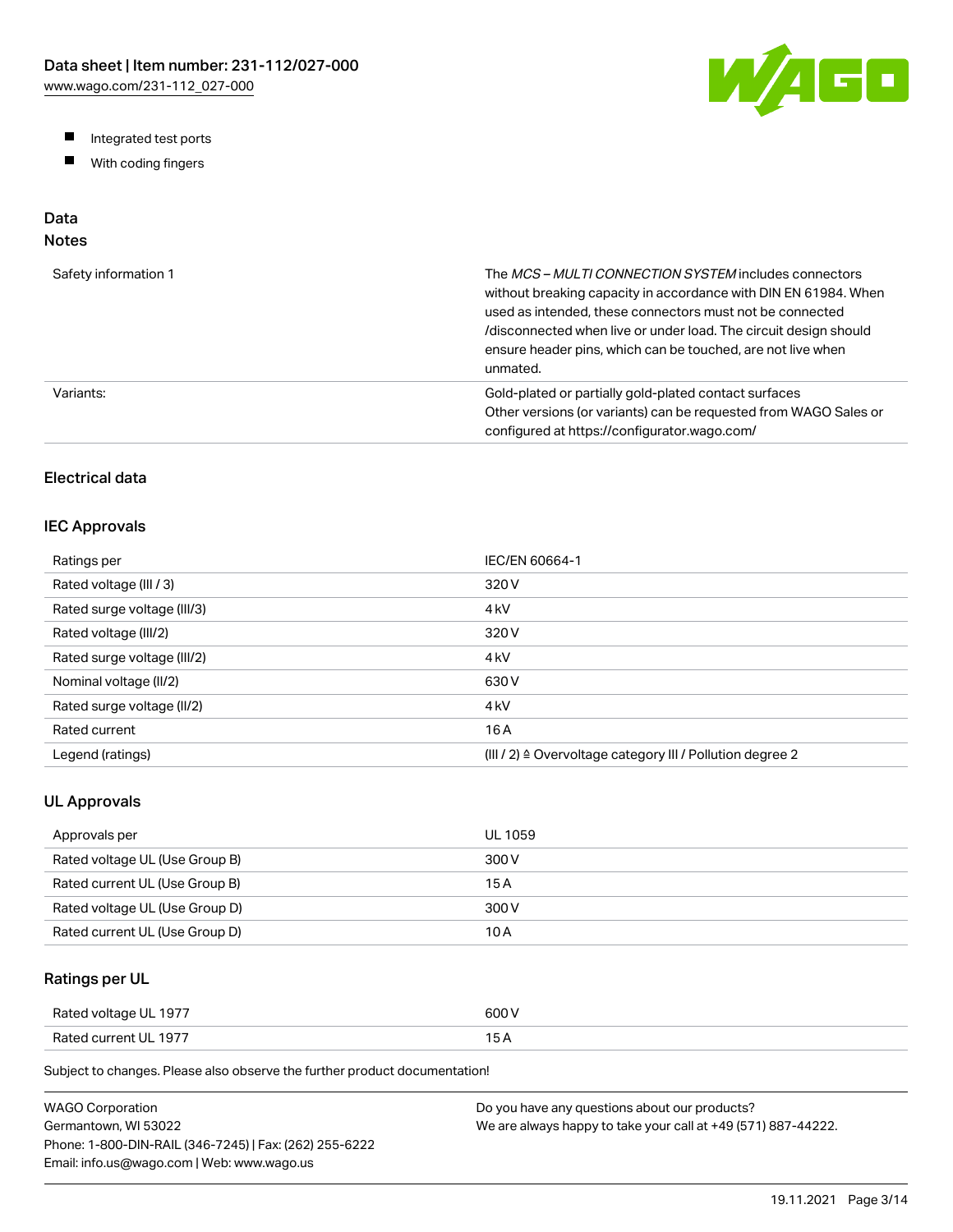

## CSA Approvals

| Approvals per                   | CSA   |
|---------------------------------|-------|
| Rated voltage CSA (Use Group B) | 300 V |
| Rated current CSA (Use Group B) | 15 A  |
| Rated voltage CSA (Use Group D) | 300 V |
| Rated current CSA (Use Group D) | 10 A  |

## Connection data

| Total number of connection points |  |
|-----------------------------------|--|
| Total number of potentials        |  |
| Number of connection types        |  |
| Number of levels                  |  |

### Connection 1

| Connection technology                             | CAGE CLAMP®                            |
|---------------------------------------------------|----------------------------------------|
| Actuation type                                    | Operating tool                         |
| Solid conductor                                   | $0.082.5$ mm <sup>2</sup> / 28  12 AWG |
| Fine-stranded conductor                           | $0.082.5$ mm <sup>2</sup> / 28  12 AWG |
| Fine-stranded conductor; with insulated ferrule   | $0.251.5$ mm <sup>2</sup>              |
| Fine-stranded conductor; with uninsulated ferrule | $0.252.5$ mm <sup>2</sup>              |
| Strip length                                      | $89$ mm / 0.31  0.35 inch              |
| Number of poles                                   | 12                                     |
| Conductor entry direction to mating direction     | 0°                                     |

## Physical data

| Pin spacing | 5 mm / 0.197 inch     |
|-------------|-----------------------|
| Width       | 74.8 mm / 2.945 inch  |
| Height      | 14.3 mm / 0.563 inch  |
| Depth       | 26.45 mm / 1.041 inch |

## Mechanical data

| Mounting type           | Mounting flange                         |
|-------------------------|-----------------------------------------|
| Mounting type           | Feed-through mounting<br>Panel mounting |
| with reinforcing strips |                                         |

| <b>WAGO Corporation</b>                                | Do you have any questions about our products?                 |
|--------------------------------------------------------|---------------------------------------------------------------|
| Germantown, WI 53022                                   | We are always happy to take your call at +49 (571) 887-44222. |
| Phone: 1-800-DIN-RAIL (346-7245)   Fax: (262) 255-6222 |                                                               |
| Email: info.us@wago.com   Web: www.wago.us             |                                                               |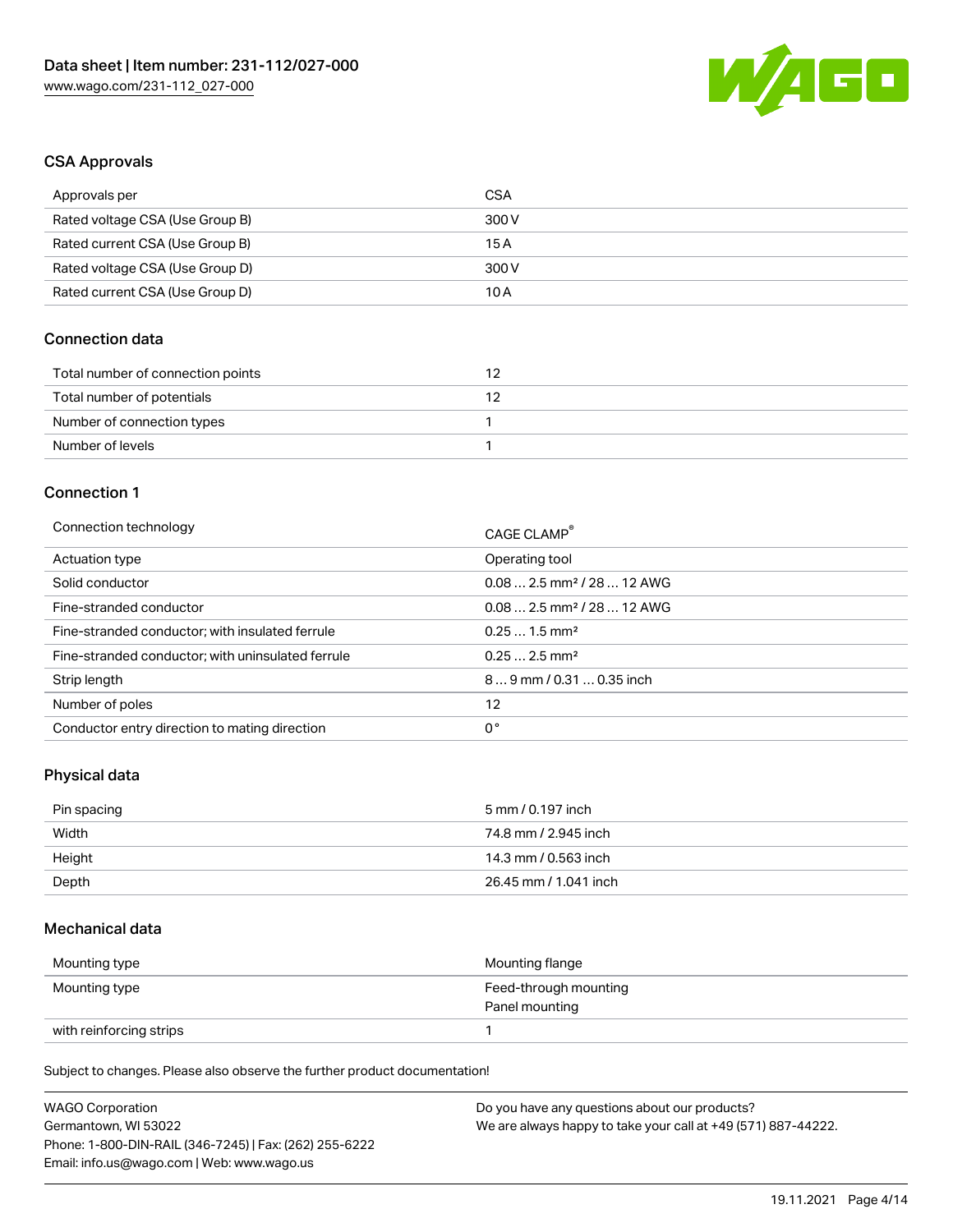

# Plug-in connection

| Contact type (pluggable connector) | Female connector/socket |
|------------------------------------|-------------------------|
| Connector (connection type)        | for conductor           |
| Mismating protection               | No                      |
| Locking of plug-in connection      | Without                 |

## Material data

| Color                       | gray                              |
|-----------------------------|-----------------------------------|
| Material group              |                                   |
| Insulation material         | Polyamide (PA66)                  |
| Flammability class per UL94 | V0                                |
| Clamping spring material    | Chrome nickel spring steel (CrNi) |
| Contact material            | Copper alloy                      |
| Contact plating             | tin-plated                        |
| Fire load                   | 0.326 MJ                          |
| Weight                      | 22.1 <sub>g</sub>                 |

## Environmental requirements

| Limit temperature range | -60 … +85 °C |
|-------------------------|--------------|
|-------------------------|--------------|

# Commercial data

| Product Group         | 3 (Multi Conn. System) |
|-----------------------|------------------------|
| PU (SPU)              | 25 Stück               |
| Packaging type        | box                    |
| Country of origin     | DE                     |
| <b>GTIN</b>           | 4044918341493          |
| Customs tariff number | 8536694040             |

## Approvals / Certificates

### Country specific Approvals

| Logo | Approval                               | Additional Approval Text | Certificate<br>name |
|------|----------------------------------------|--------------------------|---------------------|
|      | CВ<br>DEKRA Certification B.V.         | IEC 61984                | NL-39756            |
|      | <b>CSA</b><br>DEKRA Certification B.V. | C <sub>22.2</sub>        | LR 18677-<br>25     |

| <b>WAGO Corporation</b>                                | Do you have any questions about our products?                 |
|--------------------------------------------------------|---------------------------------------------------------------|
| Germantown, WI 53022                                   | We are always happy to take your call at +49 (571) 887-44222. |
| Phone: 1-800-DIN-RAIL (346-7245)   Fax: (262) 255-6222 |                                                               |
| Email: info.us@wago.com   Web: www.wago.us             |                                                               |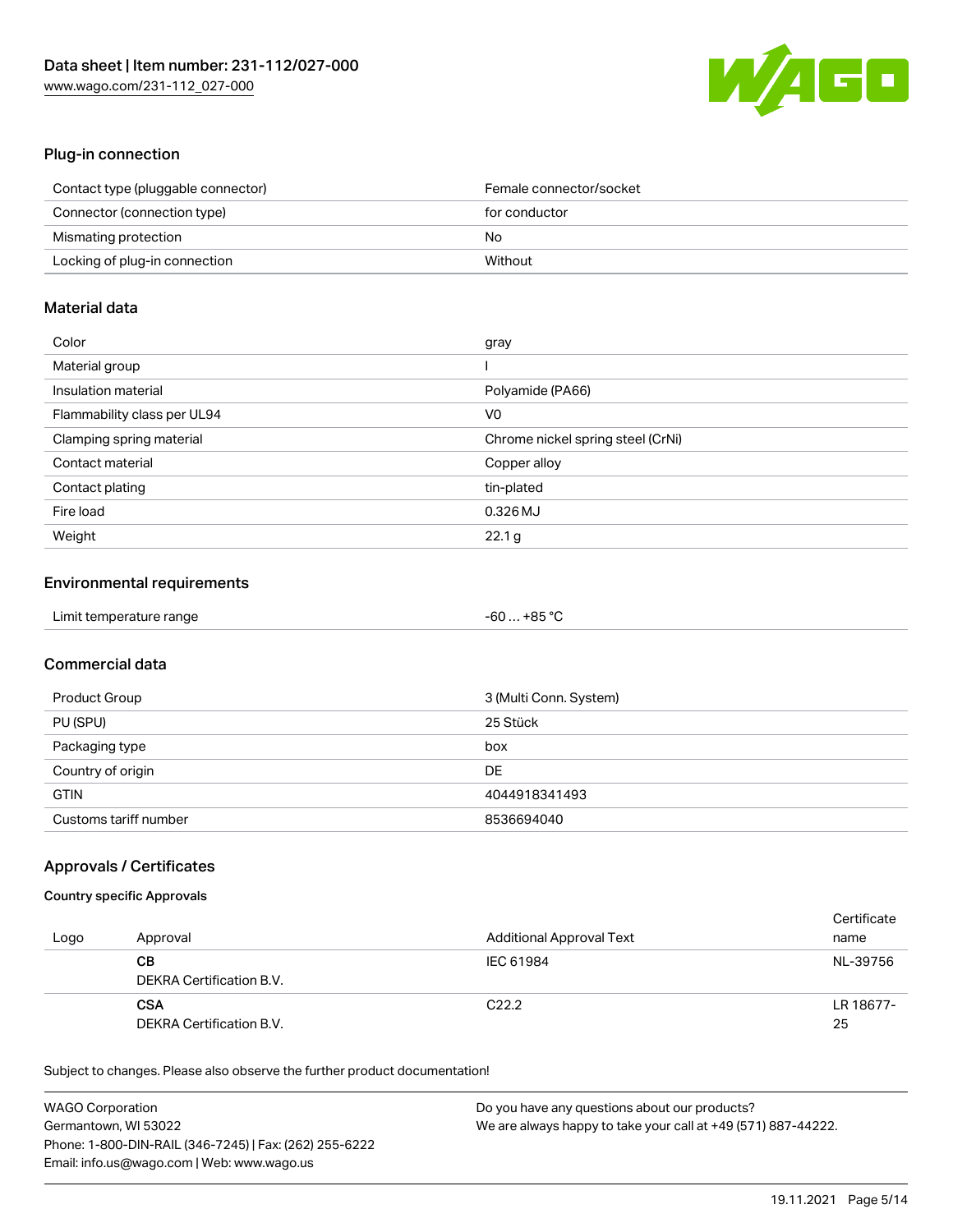



#### Ship Approvals

| Logo                | Approval                                  | <b>Additional Approval Text</b> | Certificate<br>name                |
|---------------------|-------------------------------------------|---------------------------------|------------------------------------|
| ABS                 | <b>ABS</b><br>American Bureau of Shipping | $\qquad \qquad$                 | $19 -$<br>HG1869876-<br><b>PDA</b> |
| <b>BUNEAU</b>       | BV<br>Bureau Veritas S.A.                 | IEC 60998                       | 11915/D0<br>BV                     |
| <b>UL-Approvals</b> |                                           |                                 |                                    |
|                     |                                           |                                 | Certificate                        |
| Logo                | Approval                                  | <b>Additional Approval Text</b> | name                               |
|                     | UL<br>Underwriters Laboratories Inc.      | <b>UL 1059</b>                  | E45172                             |
|                     | UR<br>Underwriters Laboratories Inc.      | <b>UL 1977</b>                  | E45171                             |
|                     |                                           |                                 |                                    |

## Counterpart

| EDDOG                | Item no.231-612<br>Male connector; 12-pole; Pin spacing 5 mm; gray                                              | www.wago.com/231-612         |
|----------------------|-----------------------------------------------------------------------------------------------------------------|------------------------------|
| <b>Surface Calls</b> | Item no.231-142/001-000<br>Male header; 12-pole; THT; 1.0 x 1.0 mm solder pin; straight; pin spacing 5 mm; gray | www.wago.com/231-142/001-000 |
|                      | Item no.231-442/001-000<br>Male header; 12-pole; THT; 1.0 x 1.0 mm solder pin; angled; pin spacing 5 mm; gray   | www.wago.com/231-442/001-000 |
|                      |                                                                                                                 |                              |

| WAGO Corporation                                       | Do you have any questions about our products?                 |
|--------------------------------------------------------|---------------------------------------------------------------|
| Germantown, WI 53022                                   | We are always happy to take your call at +49 (571) 887-44222. |
| Phone: 1-800-DIN-RAIL (346-7245)   Fax: (262) 255-6222 |                                                               |
| Email: info.us@wago.com   Web: www.wago.us             |                                                               |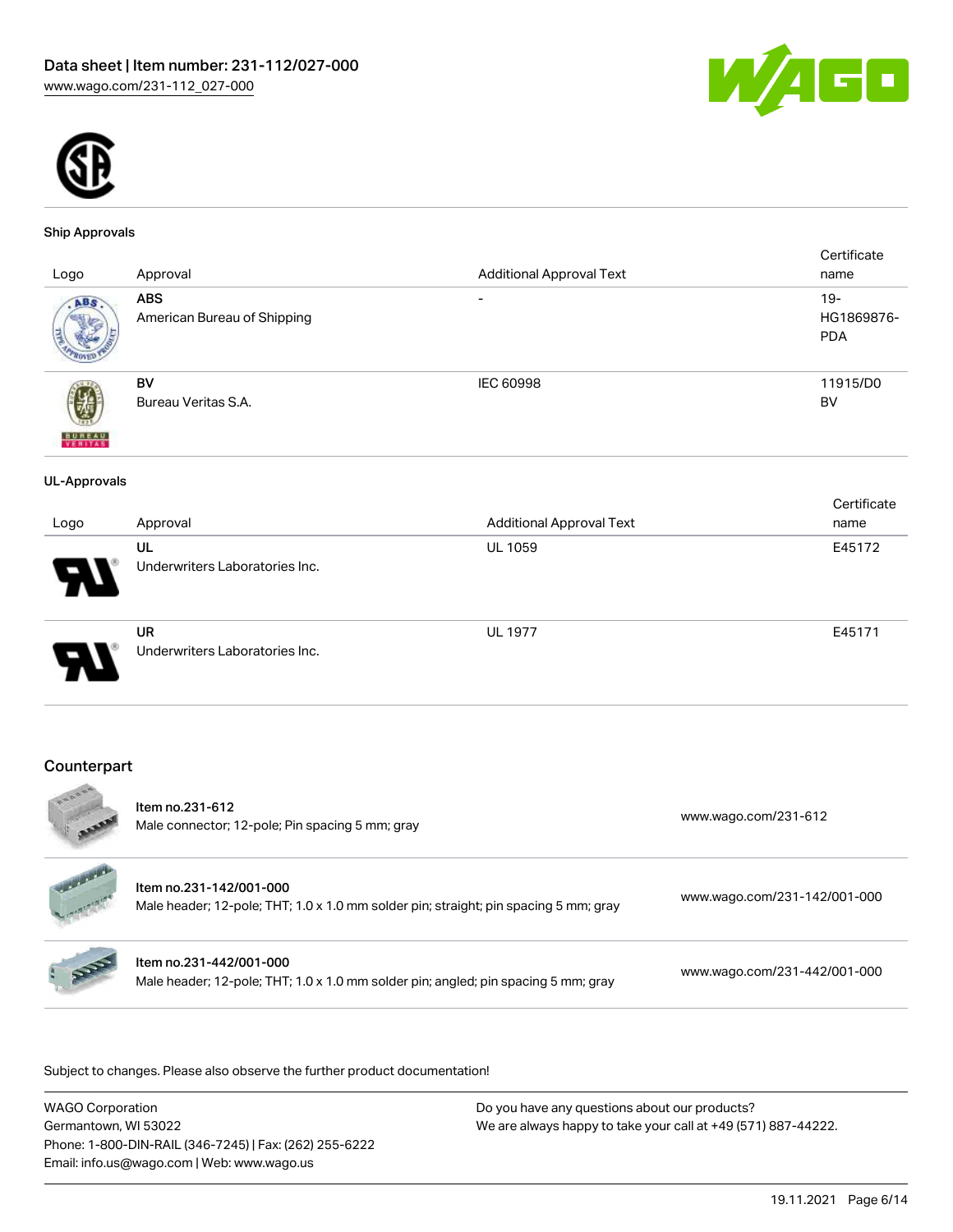### Optional accessories

Marking accessories Marking strip

#### Cover

 $\frac{a}{a}$ 

Cover



#### Marking strips; as a DIN A4 sheet; MARKED; 1-16 (160x); Height of marker strip: 3 mm; Strip length 182 mm; Horizontal marking; Self-adhesive; white [/500-202](http://www.wago.com/210-332/500-202) Item no.: 210-332/500-206

Marking strips; as a DIN A4 sheet; MARKED; 33-48 (160x); Height of marker strip: 3 mm; Strip length 182 mm; Horizontal marking; Self-adhesive; white [www.wago.com/210-332](http://www.wago.com/210-332/500-206) [/500-206](http://www.wago.com/210-332/500-206)

#### Item no.: 210-332/500-205

Marking strips; as a DIN A4 sheet; MARKED; 1-32 (80x); Height of marker strip: 3 mm; Strip length 182 mm; Horizontal marking; Self-adhesive; white [www.wago.com/210-332](http://www.wago.com/210-332/500-205) [/500-205](http://www.wago.com/210-332/500-205)

#### Item no.: 210-332/500-204

Marking strips; as a DIN A4 sheet; MARKED; 17-32 (160x); Height of marker strip: 3 mm; Strip length 182 mm; Horizontal marking; Self-adhesive; white [www.wago.com/210-332](http://www.wago.com/210-332/500-204) [/500-204](http://www.wago.com/210-332/500-204)

#### Testing accessories

Testing accessories



Item no.: 210-136 ntem no... 210–150<br>Test plug; 2 mm Ø; with 500 mm cable [www.wago.com/210-136](http://www.wago.com/210-136)

Item no.: 231-661

Test plugs for female connectors; for 5 mm and 5.08 mm pin spacing; 2,50 mm²; light gray [www.wago.com/231-661](http://www.wago.com/231-661)

Insulations stops

Insulation stop



Item no.: 231-672 Insulation stop; 0.75 - 1 mm<sup>2</sup>; dark gray [www.wago.com/231-672](http://www.wago.com/231-672)<br>Insulation stop; 0.75 - 1 mm<sup>2</sup>; dark gray

Subject to changes. Please also observe the further product documentation!

WAGO Corporation Germantown, WI 53022 Phone: 1-800-DIN-RAIL (346-7245) | Fax: (262) 255-6222 Email: info.us@wago.com | Web: www.wago.us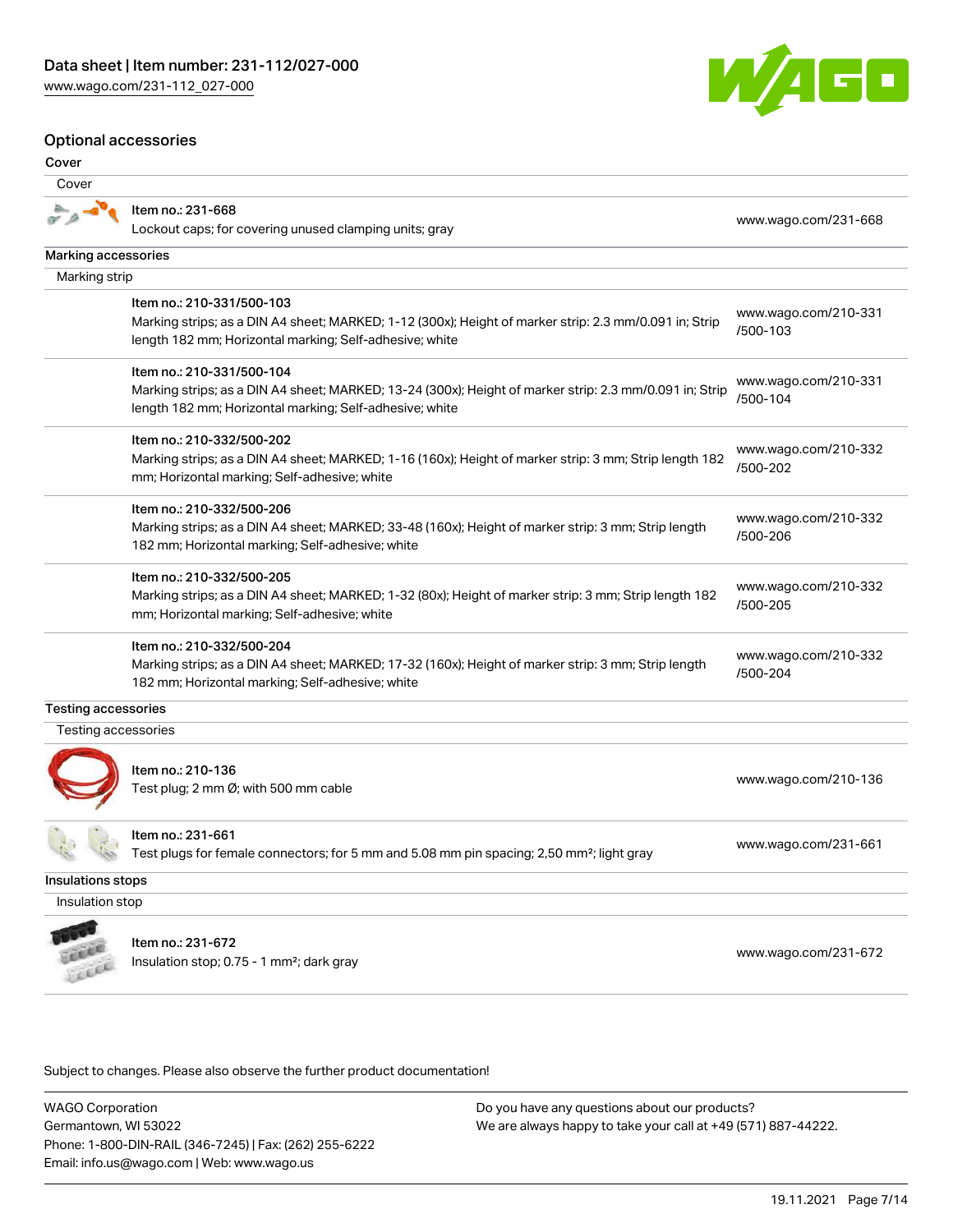

[www.wago.com/231-670](http://www.wago.com/231-670)

Item no.: 231-670 Insulation stop; 0.08-0.2 mm² / 0.2 mm² "s"; white

|                | Item no.: 231-671<br>Insulation stop; 0.25 - 0.5 mm <sup>2</sup> ; light gray                                   | www.wago.com/231-671 |
|----------------|-----------------------------------------------------------------------------------------------------------------|----------------------|
| <b>Tools</b>   |                                                                                                                 |                      |
| Operating tool |                                                                                                                 |                      |
|                | Item no.: 209-130<br>Operating tool; suitable for 264, 280 and 281 Series; 1-way; of insulating material; white | www.wago.com/209-130 |
|                | Item no.: 209-132<br>Operating tool; for connecting comb-style jumper bar; 2-way; of insulating material        | www.wago.com/209-132 |
|                | Item no.: 231-159<br>Operating tool; natural                                                                    | www.wago.com/231-159 |
|                | Item no.: 231-231<br>Combination operating tool; red                                                            | www.wago.com/231-231 |
|                | Item no.: 231-131<br>Operating tool; made of insulating material; 1-way; loose; white                           | www.wago.com/231-131 |
|                | Item no.: 231-291<br>Operating tool; made of insulating material; 1-way; loose; red                             | www.wago.com/231-291 |
|                | Item no.: 280-432<br>Operating tool; made of insulating material; 2-way; white                                  | www.wago.com/280-432 |
|                | Item no.: 280-434<br>Operating tool; made of insulating material; 4-way                                         | www.wago.com/280-434 |
|                | Item no.: 280-437<br>Operating tool; made of insulating material; 7-way                                         | www.wago.com/280-437 |
|                | Item no.: 280-440<br>Operating tool; made of insulating material; 10-way                                        | www.wago.com/280-440 |
|                | Item no.: 280-435<br>Operating tool; made of insulating material; 5-way; gray                                   | www.wago.com/280-435 |
|                | Item no.: 280-436<br>Operating tool; made of insulating material; 6-way                                         | www.wago.com/280-436 |
|                | Item no.: 280-438<br>Operating tool; made of insulating material; 8-way                                         | www.wago.com/280-438 |
|                | Subject to changes. Please also observe the further product documentation!                                      |                      |

WAGO Corporation Germantown, WI 53022 Phone: 1-800-DIN-RAIL (346-7245) | Fax: (262) 255-6222 Email: info.us@wago.com | Web: www.wago.us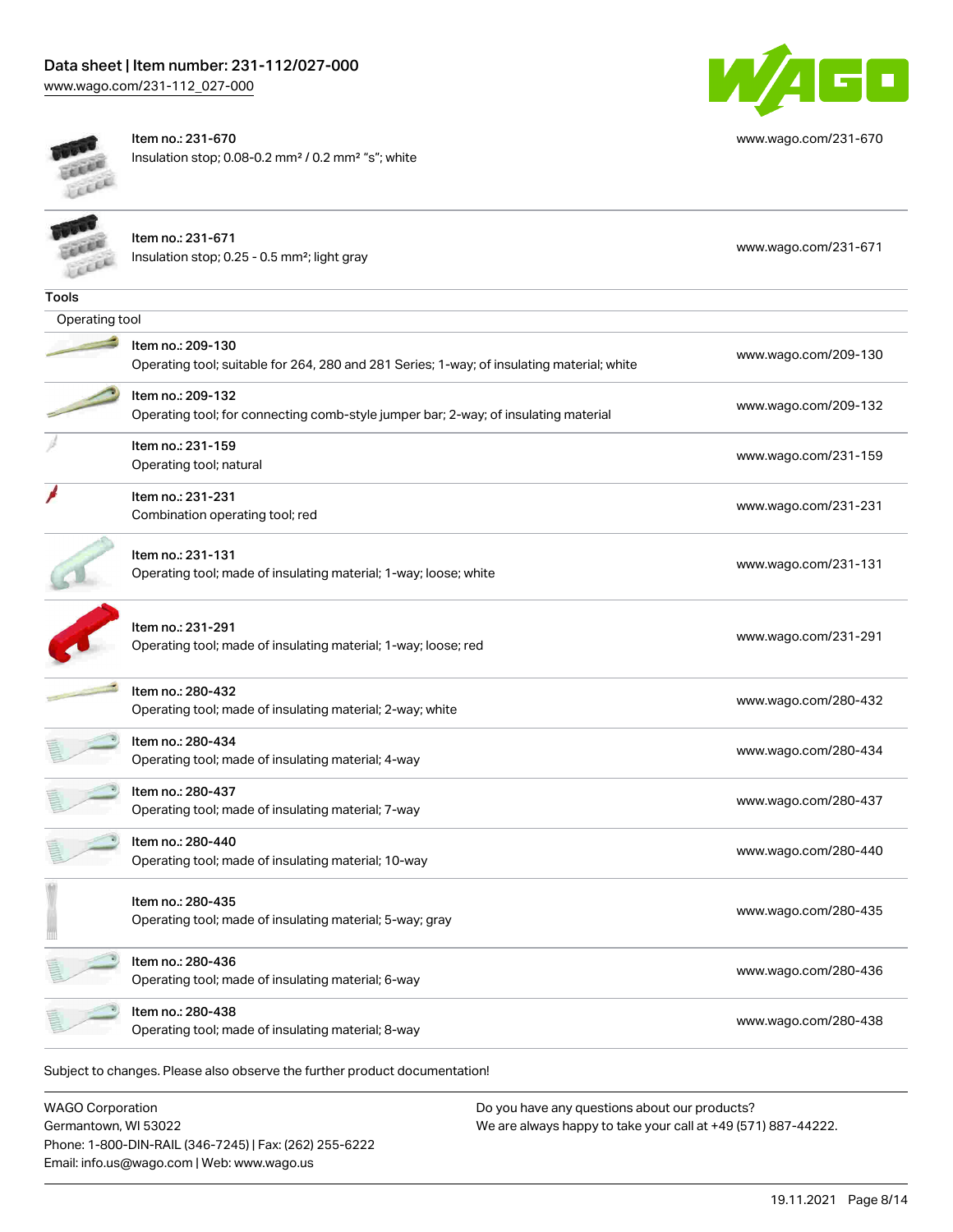# Data sheet | Item number: 231-112/027-000

[www.wago.com/231-112\\_027-000](http://www.wago.com/231-112_027-000)



|                       | Item no.: 280-433                                                                                                       | www.wago.com/280-433 |
|-----------------------|-------------------------------------------------------------------------------------------------------------------------|----------------------|
|                       | Operating tool; made of insulating material; 3-way                                                                      |                      |
| Strain relief         |                                                                                                                         |                      |
| Strain relief housing |                                                                                                                         |                      |
|                       | Item no.: 232-612                                                                                                       |                      |
|                       | Strain relief housing; gray                                                                                             | www.wago.com/232-612 |
| Jumpers               |                                                                                                                         |                      |
| Jumper                |                                                                                                                         |                      |
|                       | Item no.: 231-905                                                                                                       |                      |
|                       | Jumper; for conductor entry; 5-way; insulated; gray                                                                     | www.wago.com/231-905 |
|                       |                                                                                                                         |                      |
|                       | Item no.: 231-903                                                                                                       | www.wago.com/231-903 |
|                       | Jumper; for conductor entry; 3-way; insulated; gray                                                                     |                      |
|                       | Item no.: 231-907                                                                                                       | www.wago.com/231-907 |
|                       | Jumper; for conductor entry; 7-way; insulated; gray                                                                     |                      |
|                       | Item no.: 231-910                                                                                                       |                      |
|                       | Jumper; for conductor entry; 10-way; insulated; gray                                                                    | www.wago.com/231-910 |
|                       |                                                                                                                         |                      |
|                       | Item no.: 231-902                                                                                                       | www.wago.com/231-902 |
|                       | Jumper; for conductor entry; 2-way; insulated; gray                                                                     |                      |
| <b>Ferrules</b>       |                                                                                                                         |                      |
| Ferrule               |                                                                                                                         |                      |
|                       | Item no.: 216-101                                                                                                       |                      |
|                       | Ferrule; Sleeve for 0.5 mm <sup>2</sup> / AWG 22; uninsulated; electro-tin plated; silver-colored                       | www.wago.com/216-101 |
|                       | Item no.: 216-104                                                                                                       |                      |
|                       | Ferrule; Sleeve for 1.5 mm <sup>2</sup> / AWG 16; uninsulated; electro-tin plated; silver-colored                       | www.wago.com/216-104 |
|                       | Item no.: 216-106                                                                                                       |                      |
|                       | Ferrule; Sleeve for 2.5 mm <sup>2</sup> / AWG 14; uninsulated; electro-tin plated; silver-colored                       | www.wago.com/216-106 |
|                       |                                                                                                                         |                      |
|                       | Item no.: 216-102<br>Ferrule; Sleeve for 0.75 mm <sup>2</sup> / AWG 20; uninsulated; electro-tin plated; silver-colored | www.wago.com/216-102 |
|                       |                                                                                                                         |                      |
|                       | Item no.: 216-103                                                                                                       | www.wago.com/216-103 |
|                       | Ferrule; Sleeve for 1 mm <sup>2</sup> / AWG 18; uninsulated; electro-tin plated                                         |                      |
| î.                    | Item no.: 216-123                                                                                                       |                      |
|                       | Ferrule; Sleeve for 1 mm <sup>2</sup> / AWG 18; uninsulated; electro-tin plated; silver-colored                         | www.wago.com/216-123 |
|                       | Item no.: 216-122                                                                                                       |                      |
|                       | Ferrule; Sleeve for 0.75 mm <sup>2</sup> / AWG 20; uninsulated; electro-tin plated; silver-colored                      | www.wago.com/216-122 |
|                       |                                                                                                                         |                      |
|                       | Item no.: 216-124<br>Ferrule; Sleeve for 1.5 mm <sup>2</sup> / AWG 16; uninsulated; electro-tin plated                  | www.wago.com/216-124 |
|                       |                                                                                                                         |                      |
|                       | Item no.: 216-142                                                                                                       |                      |

Subject to changes. Please also observe the further product documentation!

WAGO Corporation Germantown, WI 53022 Phone: 1-800-DIN-RAIL (346-7245) | Fax: (262) 255-6222 Email: info.us@wago.com | Web: www.wago.us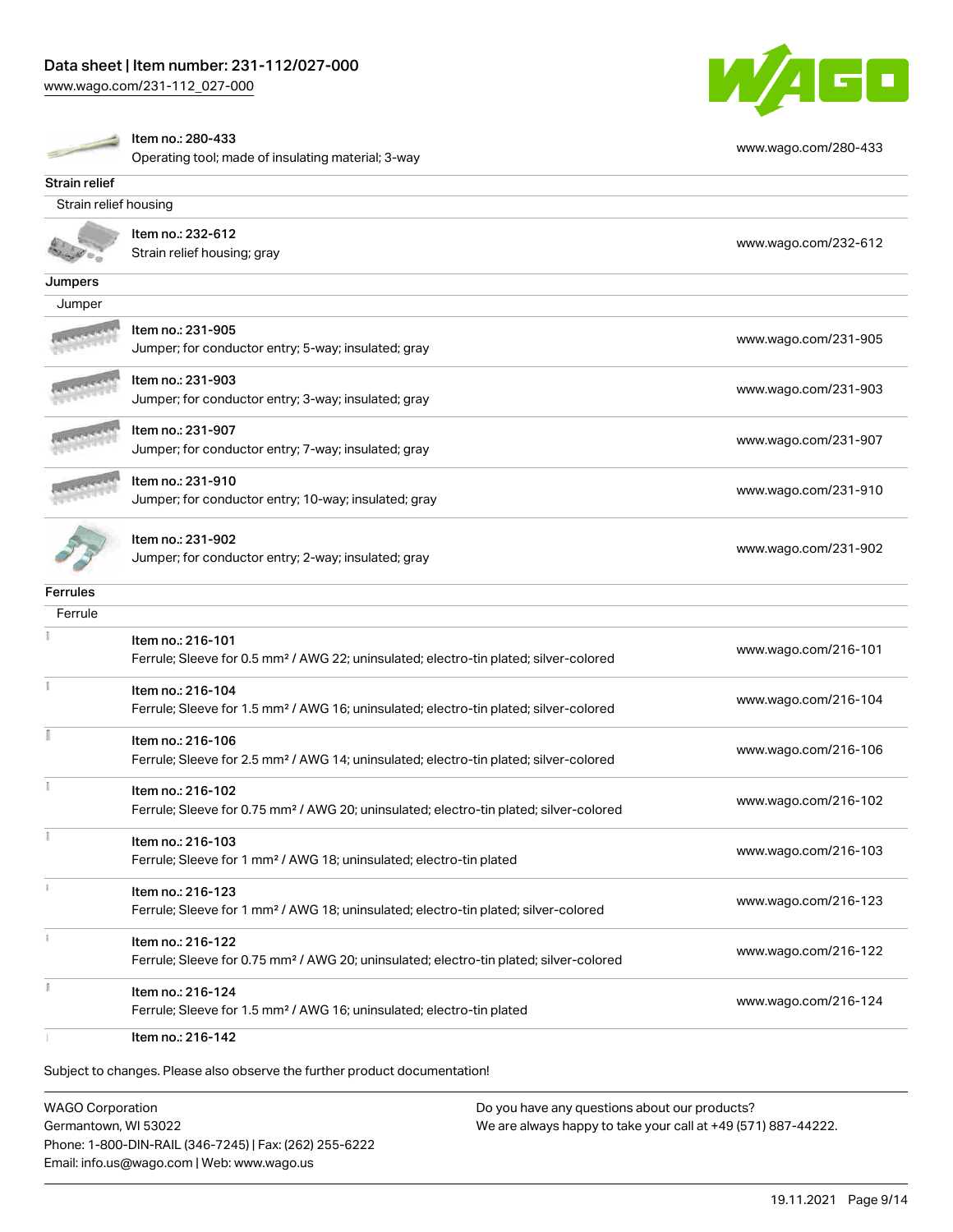[www.wago.com/231-112\\_027-000](http://www.wago.com/231-112_027-000)



|    | Item no.: 216-221                                                                                                                                                                                 | www.wago.com/216-221 |
|----|---------------------------------------------------------------------------------------------------------------------------------------------------------------------------------------------------|----------------------|
|    | Item no.: 216-222<br>Ferrule; Sleeve for 0.75 mm <sup>2</sup> / 18 AWG; insulated; electro-tin plated; gray                                                                                       | www.wago.com/216-222 |
|    | Item no.: 216-242<br>Ferrule; Sleeve for 0.75 mm <sup>2</sup> / 18 AWG; insulated; electro-tin plated; electrolytic copper; gastight<br>crimped; acc. to DIN 46228, Part 4/09.90; gray            | www.wago.com/216-242 |
|    | Item no.: 216-241<br>Ferrule; Sleeve for 0.5 mm <sup>2</sup> / 20 AWG; insulated; electro-tin plated; electrolytic copper; gastight<br>crimped; acc. to DIN 46228, Part 4/09.90; white            | www.wago.com/216-241 |
|    | Item no.: 216-223<br>Ferrule; Sleeve for 1 mm <sup>2</sup> / AWG 18; insulated; electro-tin plated; red                                                                                           | www.wago.com/216-223 |
|    | Item no.: 216-201<br>Ferrule; Sleeve for 0.5 mm <sup>2</sup> / 20 AWG; insulated; electro-tin plated; white                                                                                       | www.wago.com/216-201 |
|    | Item no.: 216-144<br>Ferrule; Sleeve for 1.5 mm <sup>2</sup> / AWG 16; uninsulated; electro-tin plated; electrolytic copper; gastight<br>crimped; acc. to DIN 46228, Part 1/08.92; silver-colored | www.wago.com/216-144 |
| Â  | Item no.: 216-204<br>Ferrule; Sleeve for 1.5 mm <sup>2</sup> / AWG 16; insulated; electro-tin plated; black                                                                                       | www.wago.com/216-204 |
|    | Item no.: 216-151<br>Ferrule; Sleeve for 0.25 mm <sup>2</sup> / AWG 24; uninsulated; electro-tin plated                                                                                           | www.wago.com/216-151 |
|    | Item no.: 216-202<br>Ferrule; Sleeve for 0.75 mm <sup>2</sup> / 18 AWG; insulated; electro-tin plated; gray                                                                                       | www.wago.com/216-202 |
| ۸  | Item no.: 216-203<br>Ferrule; Sleeve for 1 mm <sup>2</sup> / AWG 18; insulated; electro-tin plated; red                                                                                           | www.wago.com/216-203 |
| t. | Item no.: 216-152<br>Ferrule; Sleeve for 0.34 mm <sup>2</sup> / AWG 24; uninsulated; electro-tin plated                                                                                           | www.wago.com/216-152 |
|    | Item no.: 216-141<br>Ferrule; Sleeve for 0.5 mm <sup>2</sup> / 20 AWG; uninsulated; electro-tin plated; electrolytic copper; gastight<br>crimped; acc. to DIN 46228, Part 1/08.92                 | www.wago.com/216-141 |
|    | Item no.: 216-131<br>Ferrule; Sleeve for 0.25 mm <sup>2</sup> / AWG 24; uninsulated; electro-tin plated; silver-colored                                                                           | www.wago.com/216-131 |
|    | Item no.: 216-143<br>Ferrule; Sleeve for 1 mm <sup>2</sup> / AWG 18; uninsulated; electro-tin plated; electrolytic copper; gastight<br>crimped; acc. to DIN 46228, Part 1/08.92                   | www.wago.com/216-143 |
| ī. | Item no.: 216-121<br>Ferrule; Sleeve for 0.5 mm <sup>2</sup> / AWG 22; uninsulated; electro-tin plated; silver-colored                                                                            | www.wago.com/216-121 |
| 1  | Item no.: 216-132<br>Ferrule; Sleeve for 0.34 mm <sup>2</sup> / AWG 24; uninsulated; electro-tin plated                                                                                           | www.wago.com/216-132 |
|    | Ferrule; Sleeve for 0.75 mm <sup>2</sup> / 18 AWG; uninsulated; electro-tin plated; electrolytic copper; gastight<br>crimped; acc. to DIN 46228, Part 1/08.92                                     | www.wago.com/216-142 |

WAGO Corporation Germantown, WI 53022 Phone: 1-800-DIN-RAIL (346-7245) | Fax: (262) 255-6222 Email: info.us@wago.com | Web: www.wago.us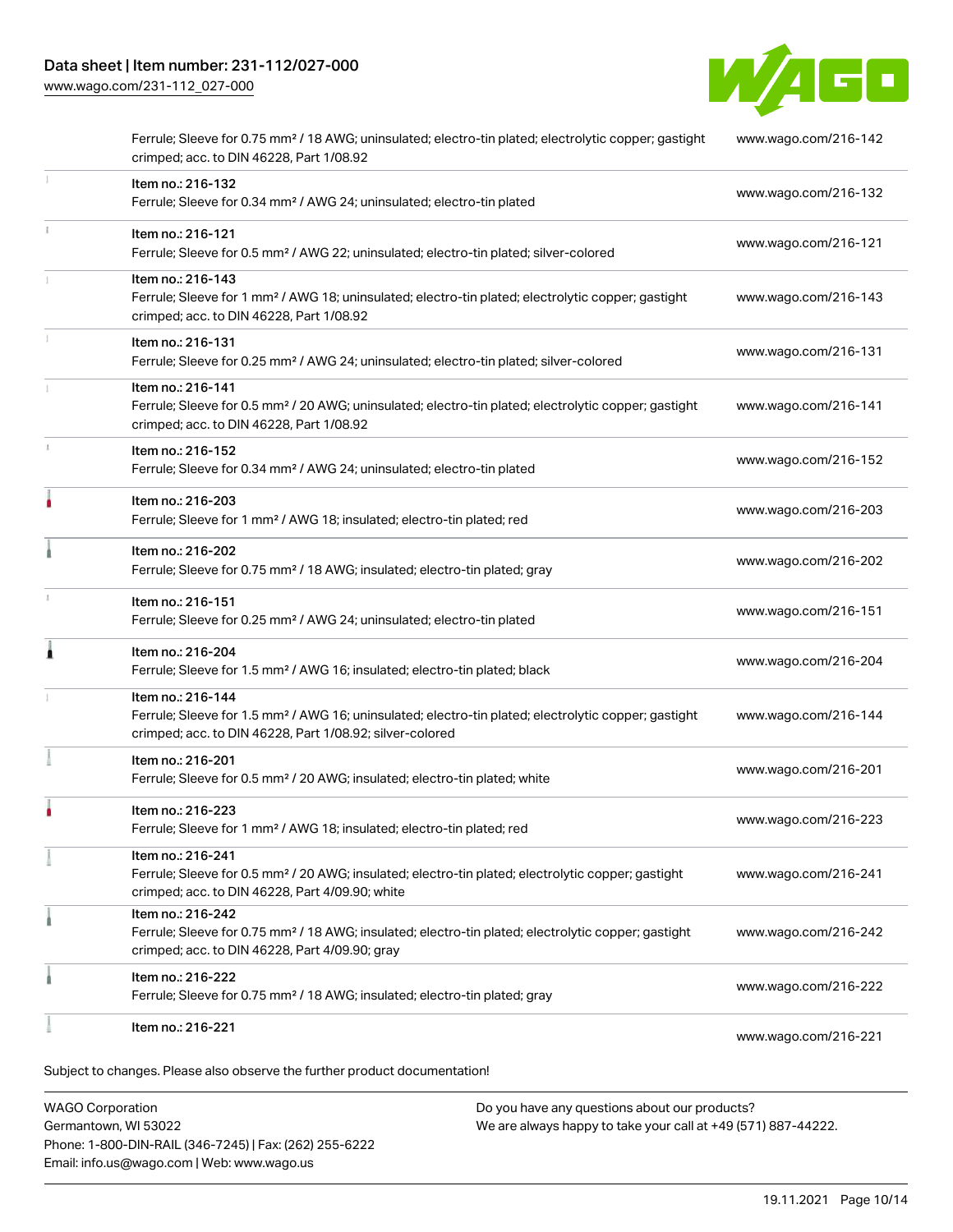[www.wago.com/231-112\\_027-000](http://www.wago.com/231-112_027-000)



Ferrule; Sleeve for 0.5 mm² / 20 AWG; insulated; electro-tin plated; white

|   | Item no.: 216-224<br>Ferrule; Sleeve for 1.5 mm <sup>2</sup> / AWG 16; insulated; electro-tin plated; black                                                                                             | www.wago.com/216-224 |
|---|---------------------------------------------------------------------------------------------------------------------------------------------------------------------------------------------------------|----------------------|
|   | Item no.: 216-243<br>Ferrule; Sleeve for 1 mm <sup>2</sup> / AWG 18; insulated; electro-tin plated; electrolytic copper; gastight crimped; www.wago.com/216-243<br>acc. to DIN 46228, Part 4/09.90; red |                      |
|   | Item no.: 216-244<br>Ferrule; Sleeve for 1.5 mm <sup>2</sup> / AWG 16; insulated; electro-tin plated; electrolytic copper; gastight<br>crimped; acc. to DIN 46228, Part 4/09.90; black                  | www.wago.com/216-244 |
|   | Item no.: 216-263<br>Ferrule; Sleeve for 1 mm <sup>2</sup> / AWG 18; insulated; electro-tin plated; electrolytic copper; gastight crimped; www.wago.com/216-263<br>acc. to DIN 46228, Part 4/09.90; red |                      |
| ۸ | Item no.: 216-264<br>Ferrule; Sleeve for 1.5 mm <sup>2</sup> / AWG 16; insulated; electro-tin plated; electrolytic copper; gastight<br>crimped; acc. to DIN 46228, Part 4/09.90; black                  | www.wago.com/216-264 |
|   | Item no.: 216-284<br>Ferrule; Sleeve for 1.5 mm <sup>2</sup> / AWG 16; insulated; electro-tin plated; electrolytic copper; gastight<br>crimped; acc. to DIN 46228, Part 4/09.90; black                  | www.wago.com/216-284 |
|   | Item no.: 216-262<br>Ferrule; Sleeve for 0.75 mm <sup>2</sup> / 18 AWG; insulated; electro-tin plated; electrolytic copper; gastight<br>crimped; acc. to DIN 46228, Part 4/09.90; gray                  | www.wago.com/216-262 |
|   | Item no.: 216-301<br>Ferrule; Sleeve for 0.25 mm <sup>2</sup> / AWG 24; insulated; electro-tin plated; yellow                                                                                           | www.wago.com/216-301 |
|   | Item no.: 216-321<br>Ferrule; Sleeve for 0.25 mm <sup>2</sup> / AWG 24; insulated; electro-tin plated; yellow                                                                                           | www.wago.com/216-321 |
|   | Item no.: 216-322<br>Ferrule; Sleeve for 0.34 mm <sup>2</sup> / 22 AWG; insulated; electro-tin plated; green                                                                                            | www.wago.com/216-322 |
|   | Item no.: 216-302<br>Ferrule; Sleeve for 0.34 mm <sup>2</sup> / 22 AWG; insulated; electro-tin plated; green                                                                                            | www.wago.com/216-302 |
|   |                                                                                                                                                                                                         |                      |

## Downloads

**Documentation** 

| <b>Additional Information</b> |            |               |          |  |  |
|-------------------------------|------------|---------------|----------|--|--|
| Technical explanations        | 2019 Apr 3 | pdf<br>2.0 MB | Download |  |  |
|                               |            |               |          |  |  |
| <b>CAD files</b>              |            |               |          |  |  |
| CAD data                      |            |               |          |  |  |
| 2D/3D Models 231-112/027-000  |            | <b>URL</b>    | Download |  |  |
|                               |            |               |          |  |  |

| <b>WAGO Corporation</b>                                | Do you have any questions about our products?                 |  |
|--------------------------------------------------------|---------------------------------------------------------------|--|
| Germantown, WI 53022                                   | We are always happy to take your call at +49 (571) 887-44222. |  |
| Phone: 1-800-DIN-RAIL (346-7245)   Fax: (262) 255-6222 |                                                               |  |
| Email: info.us@wago.com   Web: www.wago.us             |                                                               |  |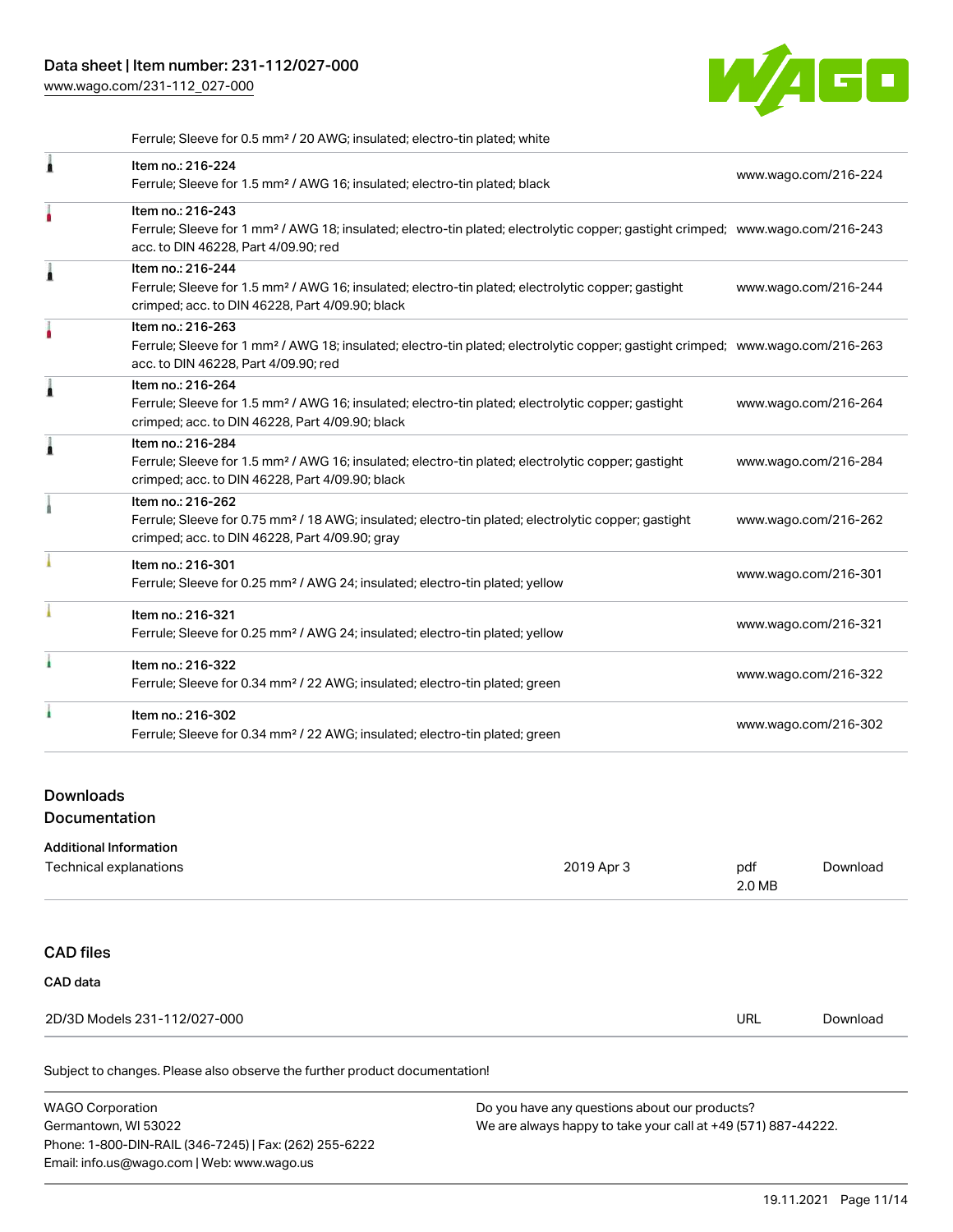

#### CAE data

| EPLAN Data Portal 231-112/027-000 |     | Download |
|-----------------------------------|-----|----------|
| ZUKEN Portal 231-112/027-000      | URL | Download |
| EPLAN Data Portal 231-112/027-000 | URL | Download |

# Environmental Product Compliance

#### Compliance Search

| Environmental Product Compliance 231-112/027-000                                                         | URL | Download |
|----------------------------------------------------------------------------------------------------------|-----|----------|
| 1-conductor female connector; CAGE CLAMP <sup>®</sup> ; 2.5 mm <sup>2</sup> ; Pin spacing 5 mm; 12-pole; |     |          |
| clamping collar; 2,50 mm <sup>2</sup> ; gray                                                             |     |          |

#### Installation Notes



Inserting a conductor via 3.5 mm screwdriver – CAGE CLAMP® actuation parallel to conductor entry.



Inserting a conductor via 3.5 mm screwdriver – CAGE CLAMP® actuation perpendicular to conductor entry.



Inserting a conductor into CAGE CLAMP® unit via operating lever (231-291).

Subject to changes. Please also observe the further product documentation!

WAGO Corporation Germantown, WI 53022 Phone: 1-800-DIN-RAIL (346-7245) | Fax: (262) 255-6222 Email: info.us@wago.com | Web: www.wago.us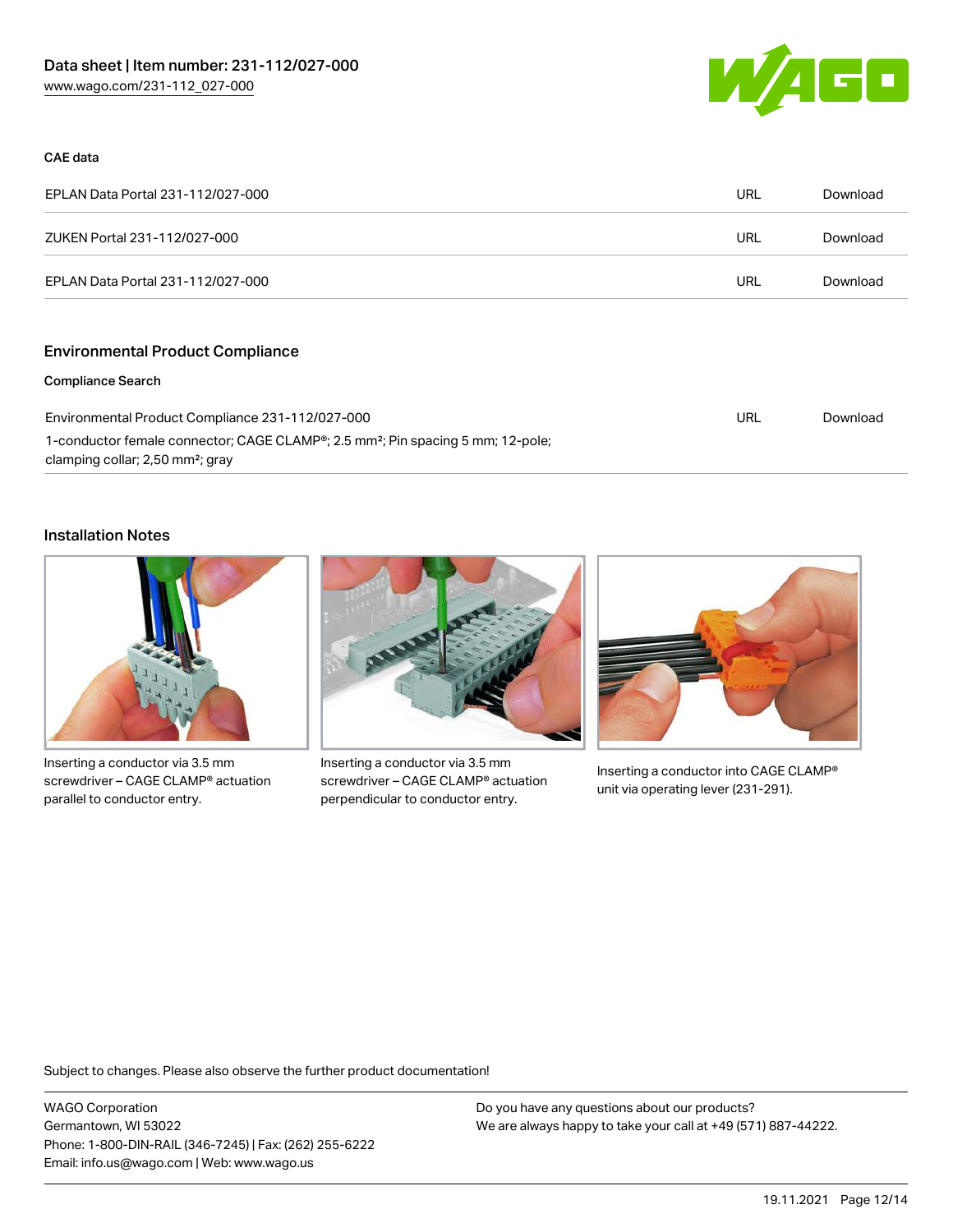



Inserting a conductor via operating tool.



Coding a female connector by removing coding finger(s).



Testing – female connector with CAGE CLAMP®

Integrated test ports for testing perpendicular to conductor entry via 2 or 2.3 mm Ø test plug

### Installation

Subject to changes. Please also observe the further product documentation!

WAGO Corporation Germantown, WI 53022 Phone: 1-800-DIN-RAIL (346-7245) | Fax: (262) 255-6222 Email: info.us@wago.com | Web: www.wago.us